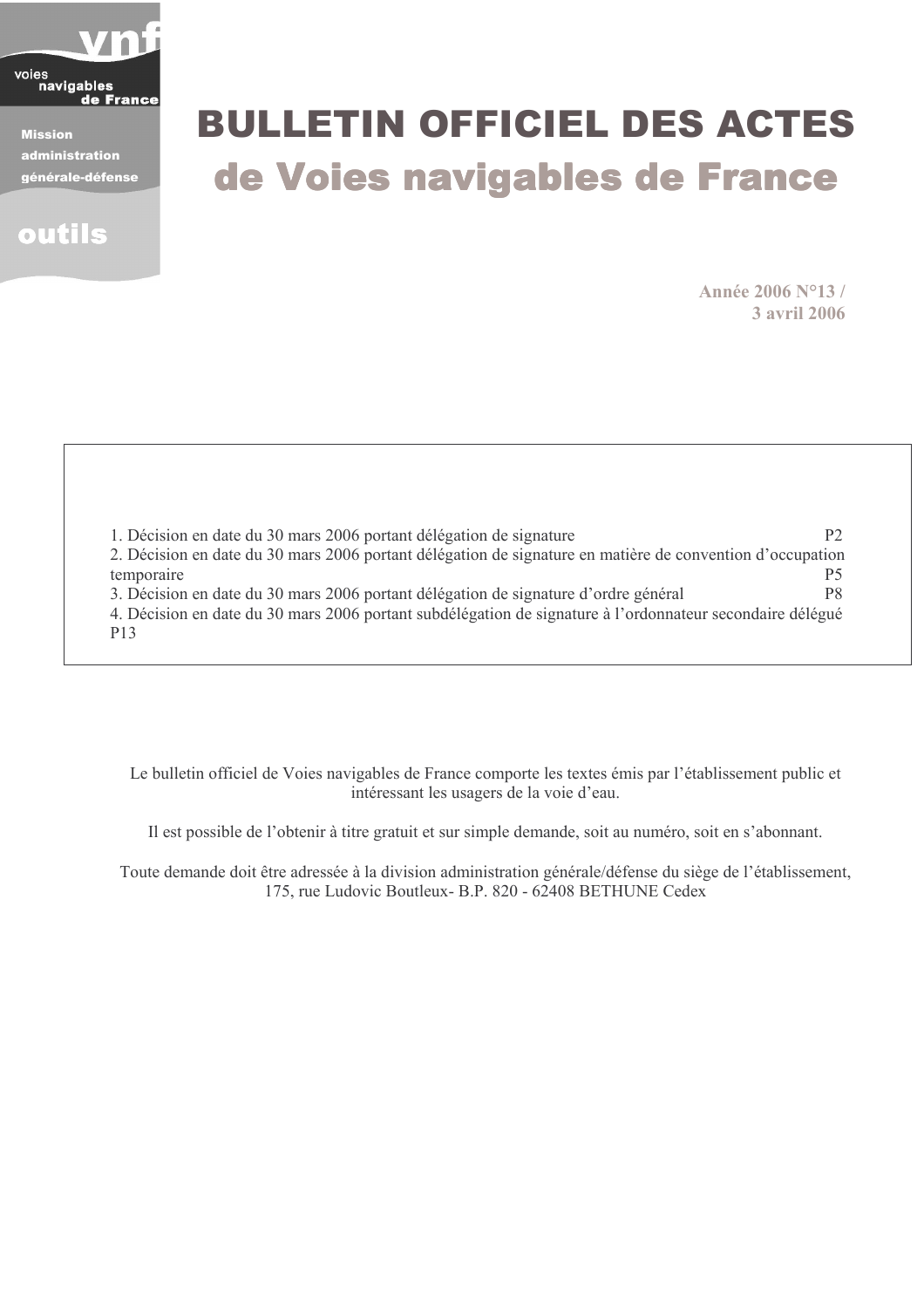Paris, le 30 mars 2006

# **DECISION PORTANT DELEGATION DE SIGNATURE**

# $(PRM)$

# La Directrice interrégionale du Bassin de la Seine de Voies Navigables de France, Chef du Service navigation de la Seine,

Vu le code du domaine public fluvial et de la navigation intérieure, modifié,

Vu l'article 124 de la loi de finances n° 90-1168 du 29 décembre 1990, modifiée, pour l'année 1991,

Vu la loi nº 91-1385 du 31 décembre 1991, modifié, portant dispositions diverses en matière de transports,

Vu le décret n° 60-1441 du 26 décembre 1960, modifié, portant statut de Voies navigables de France.

Vu la délibération du conseil d'administration de Voies navigables de France du 1<sup>er</sup> octobre 2003 portant autorisation de délégation de pouvoir du président au directeur général en matière de marchés.

Vu le décret du 21 juillet 2003 nommant Monsieur François BORDRY, Président du conseil d'administration de voies navigables de France,

Vu la décision du 16 janvier 2004 du président de Voies navigables de France portant délégation de pouvoir du Président au directeur général de Voies navigables de France,

Vu la décision du 1<sup>er</sup> octobre 2003 du directeur général de Voies navigables de France. portant délégation de pouvoir aux représentants locaux en matière de marchés,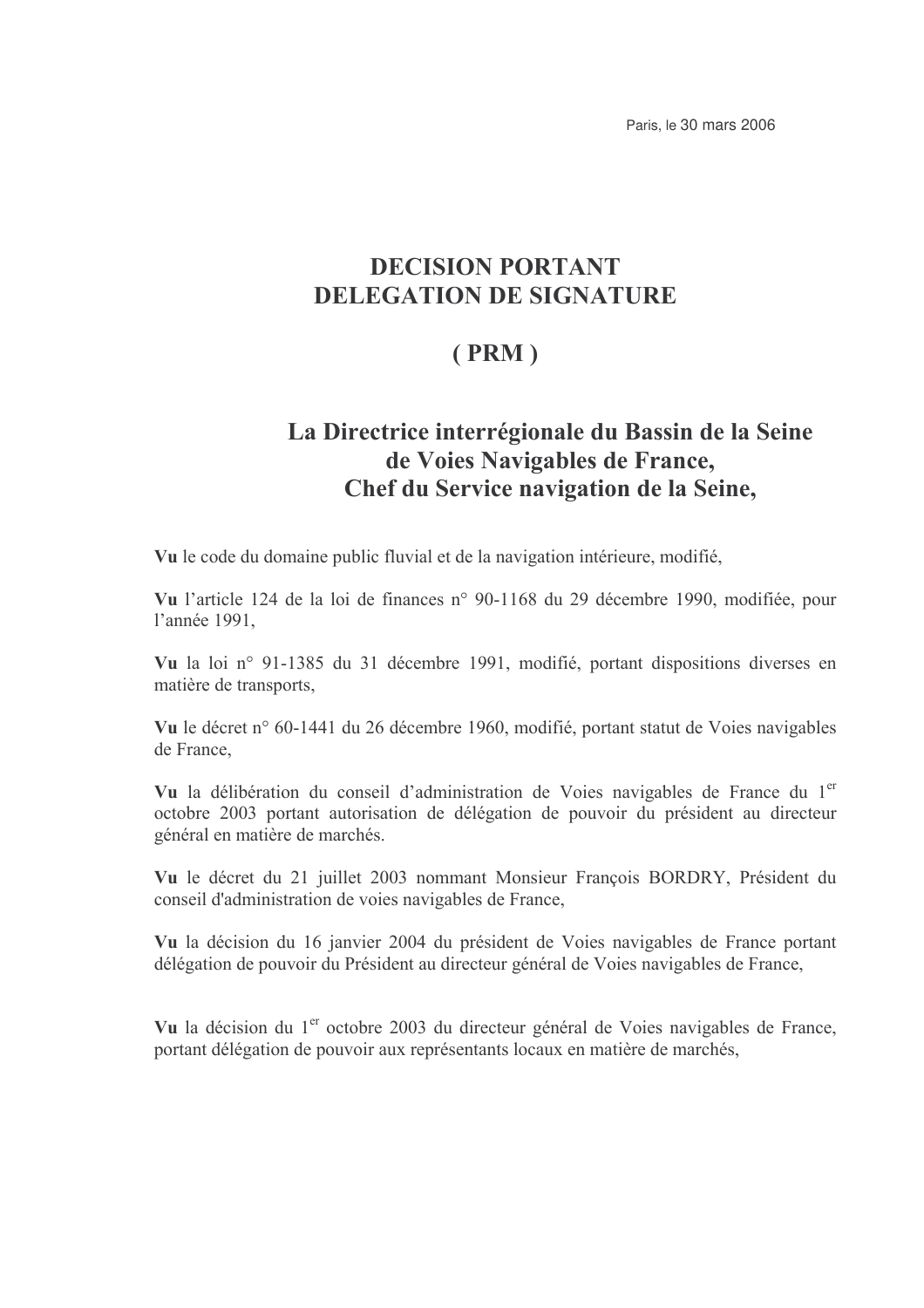Vu l'arrêté ministériel en date du 17 juin 2003, nommant Madame Marie-Anne BACOT, Administrateur civil hors classe, chef du service navigation de la Seine,

Sur proposition de la secrétaire générale-affaires générales du service navigation de la Seine

### **DECIDE**

#### Article 1:

Délégation générale de signature est donnée à :

- Monsieur Gaston THOMAS-BOURGNEUF, ingénieur général des Ponts et Chaussées, directeur délégué du service navigation de la Seine,
- Monsieur Emmanuel MERCENIER, ingénieur des Ponts et Chaussées, adjoint au chef du service navigation de la Seine,

à effet de signer en mon nom toute pièce et d'exécuter tout acte en vue :

- de passer des marchés de travaux de fournitures, d'études, de maîtrise d'œuvre et autres prestations de services, dans les limites fixées par le code des marchés publics comme seuils de compétence de la commission des marchés de bâtiment et de génie civil (pour mémoire, à ce jour, l'arrêté du 3 avril 2002 relatif aux attributions et aux seuils de compétence des commissions spécialisées des marchés a fixé ces seuils, concernant la commission des marchés de bâtiments et de génie civil, à 200 000 € HT pour les marchés d'études, de maîtrise d'œuvre et autres prestations de service, à 1 300 000 € HT pour les marchés de fournitures, à 2 800 000  $\epsilon$  HT pour les marchés de travaux et à 800 000 € HT pour les marchés de maintenance de bâtiment);

- de conclure en cas d'urgence (nécessité de rétablir la navigation, péril imminent pour les personnes, ...), tout marché qui s'impose ; il doit en être rendu compte au conseil d'administration dans sa prochaine séance ;

- d'exécuter les actes préparatoires à la conclusion de tout marché quel qu'en soit le montant ;

- de conclure tout marché en cas d'avis favorable sans réserve de la commission des marchés de l'établissement et, en cas d'avis favorable, assorti de réserves, de conclure les marchés après avoir levé les réserves ou décidé de passer outre.

#### **Article 2:**

En cas d'urgence et en mon absence ou empêchement, ainsi que celles de Messieurs Gaston THOMAS-BOURGNEUF et Emmanuel MERCENIER, la délégation générale de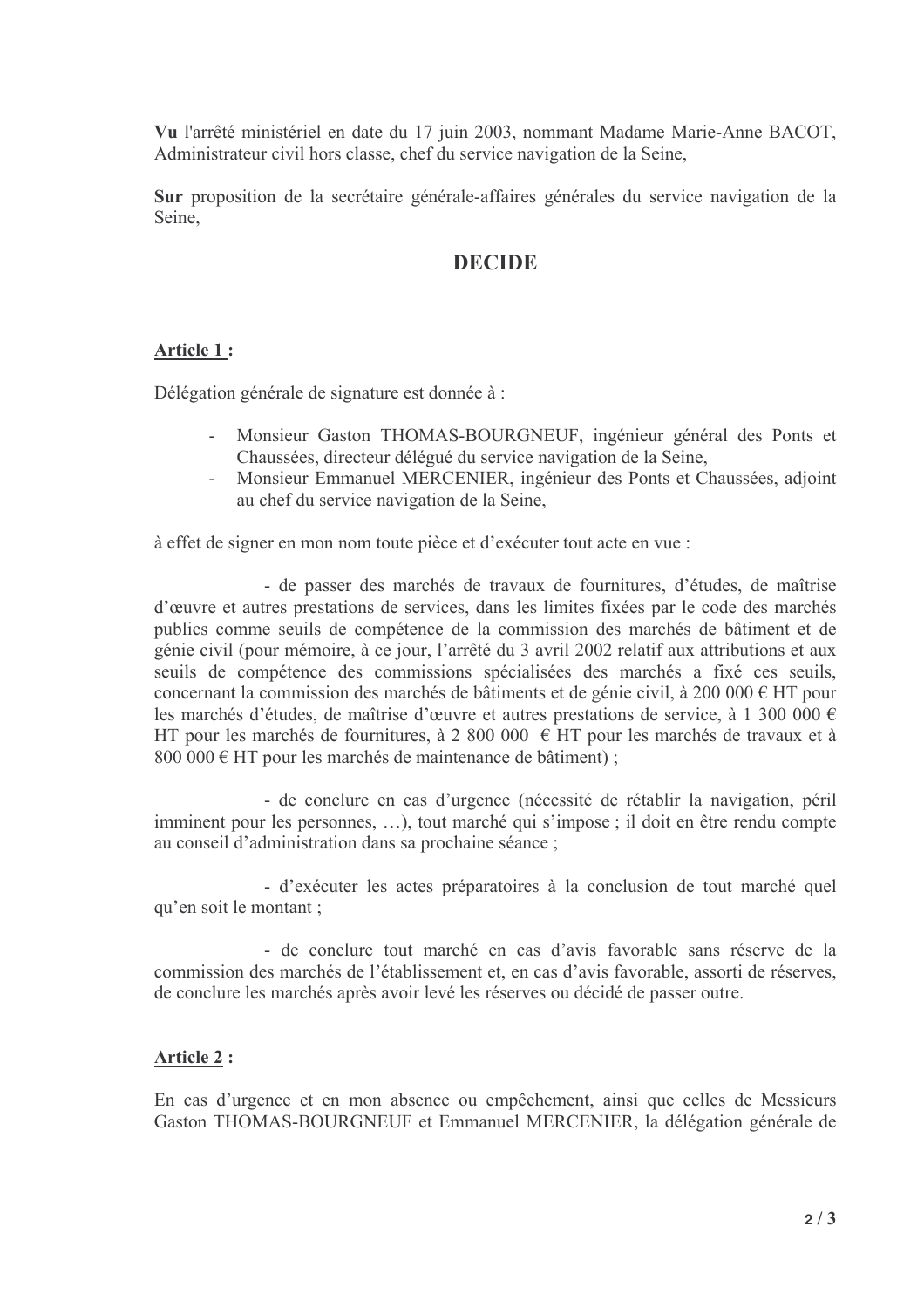signature conférée à l'article 1 pourra être exercée par Mme Marie-Lucie DEQUIER, ingénieur divisionnaire des travaux publics de l'État, secrétaire générale-affaires générales.

### Article 3 :

Cette délégation annule et remplace à compter de sa publication officielle la précédente, en date du 23 février 2006.

### Article 4:

Chacun des délégataires devra rendre compte trimestriellement de son activité de personne responsable des marchés, afin qu'il me soit permis de rendre compte au conseil d'administration de l'établissement de l'ensemble des activités du service dans ce domaine et sur la totalité sa circonscription.

### Article 5:

La secrétaire générale-affaires générales du service navigation de la Seine, est chargée de l'exécution de la présente décision, qui sera publiée au Bulletin Officiel de Voies navigables de France.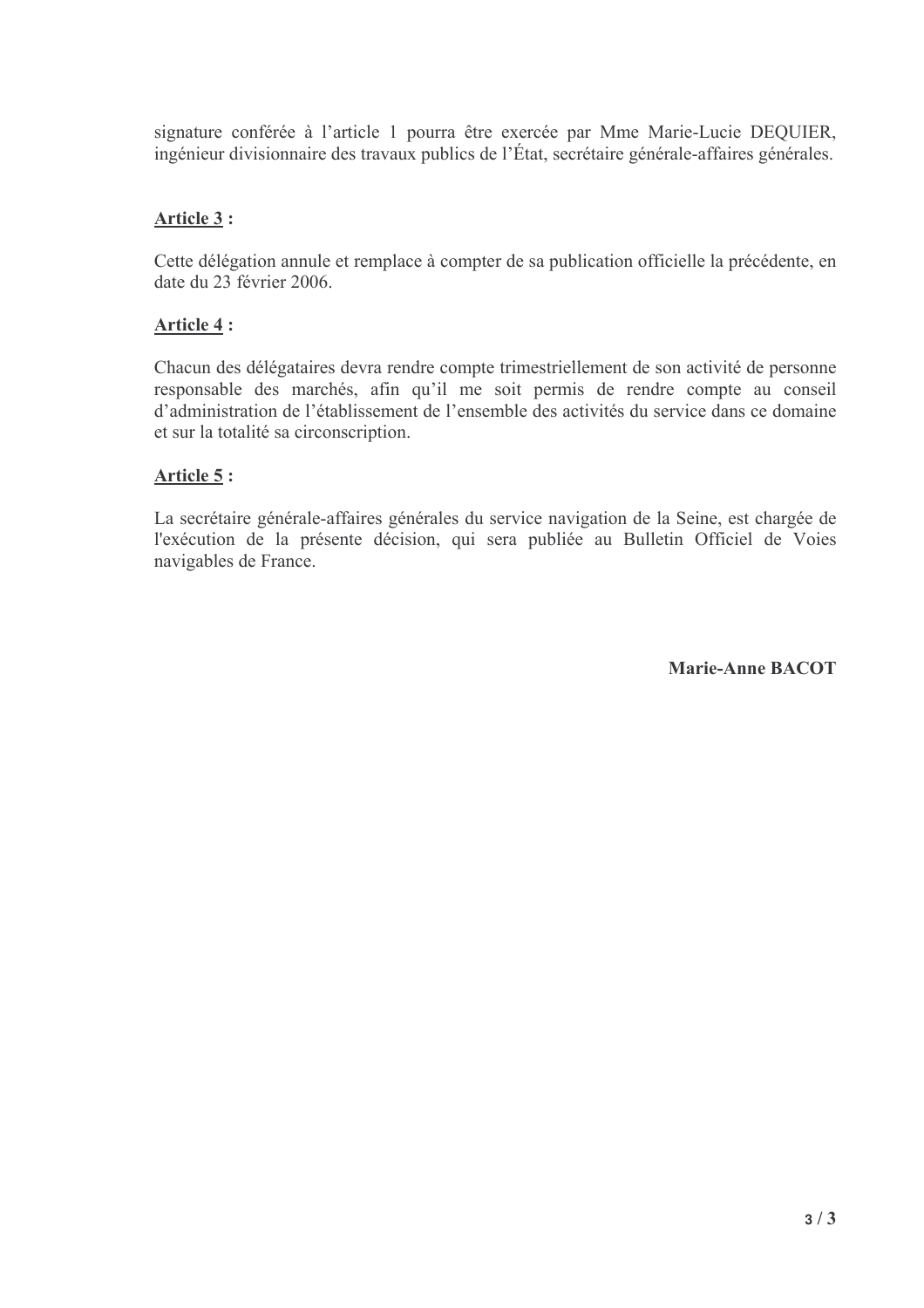Paris, le 30 mars 2006

# **DECISION PORTANT DELEGATION DE SIGNATURE**

# (Convention d'Occupation Temporaire)

# La Directrice Interrégionale du Bassin de la Seine de Voies Navigables de France, Chef du Service Navigation de la Seine,

Vu le code du domaine public fluvial et de la navigation intérieure, modifié,

Vu l'article 124 de la loi de finances n° 90-1168 du 29 décembre 1990, modifié, pour l'année 1991,

Vu la loi nº 94-631 du 25 juillet 1994 relative à la constitution de droits réels,

Vu le décret n° 60-1441 du 26 décembre 1960, modifié, portant statut de Voies navigables de France, notamment ses articles 14, 16, 17 et 27-1,

Vu la délibération du conseil d'administration de Voies navigables de France du 1<sup>er</sup> octobre 2003 portant autorisation de délégation de pouvoir du président au directeur général en matière de convention d'occupation temporaire.

Vu le décret du 21 juillet 2003 nommant Monsieur François BORDRY, Président du conseil d'administration de Voies navigables de France,

Vu la décision du 8 février 2006 de Monsieur François BORDRY, Président de Voies navigables de France, portant délégation de signature à Monsieur François GAUTHEY, directeur général de Voies navigables de France,

Vu le décret du 7 février 2006 nommant Monsieur François GAUTHEY directeur général de Voies navigables de France,

Vu la décision du 8 février 2006 de François GAUTHEY, directeur général de Voies navigables de France, portant délégation de signature à Madame Marie-Anne BACOT, chef du service navigation de la Seine,

Vu l'arrêté ministériel en date du 17 juin 2003, nommant Madame Marie-Anne BACOT, administratrice civile hors classe, chef du service de la navigation de la Seine,

Sur proposition de la secrétaire générale-affaires générales du service navigation de la Seine,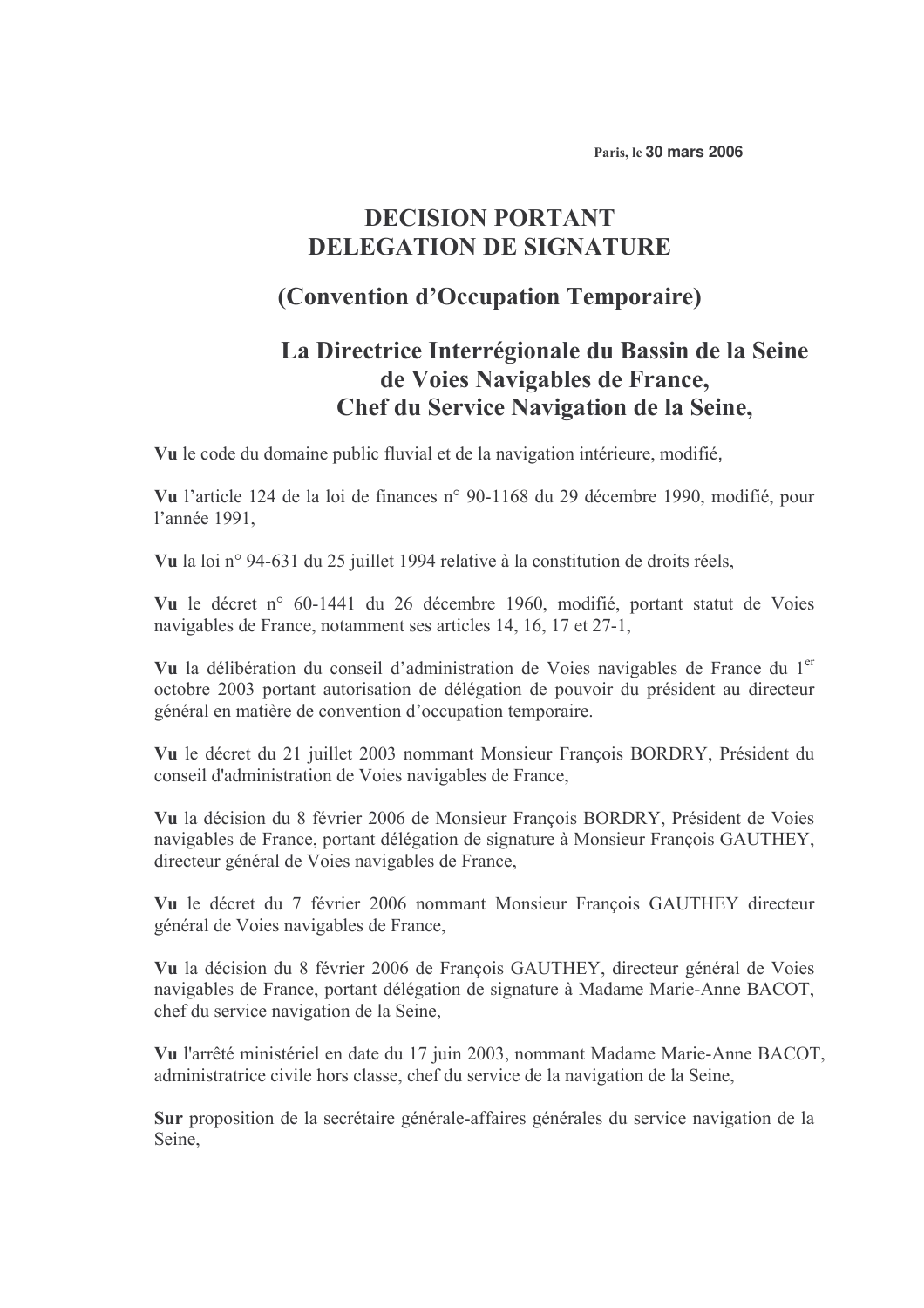### **DECIDE**

### **Article 1:**

Délégation de signature est donnée à M. Gaston THOMAS-BOURGNEUF, ingénieur général des ponts et chaussées, directeur délégué du service navigation de la Seine et à M. Emmanuel MERCENIER, ingénieur des ponts et chaussées, adjoint au chef du service navigation de la Seine, afin de prendre, dans le cadre des règlements et instructions en vigueur et dans la limite de la circonscription du service de la navigation de la Seine, tous actes ou décisions relatifs aux occupations temporaires constitutives ou non de droits réels, du domaine géré par Voies navigables de France portant sur une durée n'excédant pas 18 ans ou une superficie inférieure ou égale à 10 hectares.

### **Article 2:**

En cas d'absence ou d'empêchement de MM. Gaston THOMAS-BOURGNEUF et Emmanuel MERCENIER, la délégation consentie à l'article premier est exercée dans les mêmes conditions par M. Guy RACANA, chef du service du développement et des affaires domaniales.

#### Article 3:

En cas d'absence ou d'empêchement de M Guy RACANA, la délégation consentie à l'article précédent est exercée dans les mêmes conditions par M. Didier VAILLANT, adjoint au chef du service du développement et des affaires domaniales.

#### Article 4:

Délégation de signature est donnée aux chefs d'arrondissements territoriaux nommément désignés ci-dessous, à l'effet de signer, dans le cadre des règlements et instructions en vigueur et dans la limite de leur circonscription, au nom de Mme la directrice interrégionale du bassin de la Seine de voies navigables de France, tous actes ou décisions relatifs aux occupations temporaires constitutives ou non de droits réels, du domaine géré par Voies navigables de France, portant sur une durée n'excédant pas 5 ans ou une superficie inférieure ou égale à 10 hectares, lorsque la redevance annuelle de celles-ci est inférieure ou égale à 20 000 € (vingtmille euros).

| M.Jean GABER (IDTPE)             | Chef de l'Arrondissement des boucles de la Seine,<br>par intérim, |  |
|----------------------------------|-------------------------------------------------------------------|--|
| M. Daniel BASCOUL (IDTPE)        | Chef de l'Arrondissement Seine-Amont                              |  |
| M. Patrick de La TULLAYE (IDTPE) | Chef de l'Arrondissement Picardie                                 |  |
| M. Joël METZ (IDTPE)             | Chef de l'Arrondissement Champagne                                |  |
| M. Bertrand GATIN (PNTA)         | Chef du Service Sécurité des Transports                           |  |

#### Article 5:

Délégation de signature est donnée aux chefs de subdivisions territoriales nommément désignés ci-dessous, à l'effet de signer, dans le cadre des règlements et instructions en vigueur et dans la limite de leur circonscription, au nom de Mme la directrice interrégionale du bassin de la Seine de Voies navigables de France, tous actes ou décisions relatifs aux occupations temporaires constitutives ou non de droits réels, du domaine géré par Voies navigables de France, portant sur une durée n'excédant pas 5 ans ou une superficie inférieure ou égale à 10 hectares, lorsque la redevance annuelle de celles-ci est inférieure ou égale à 10 000 € (dix mille euros).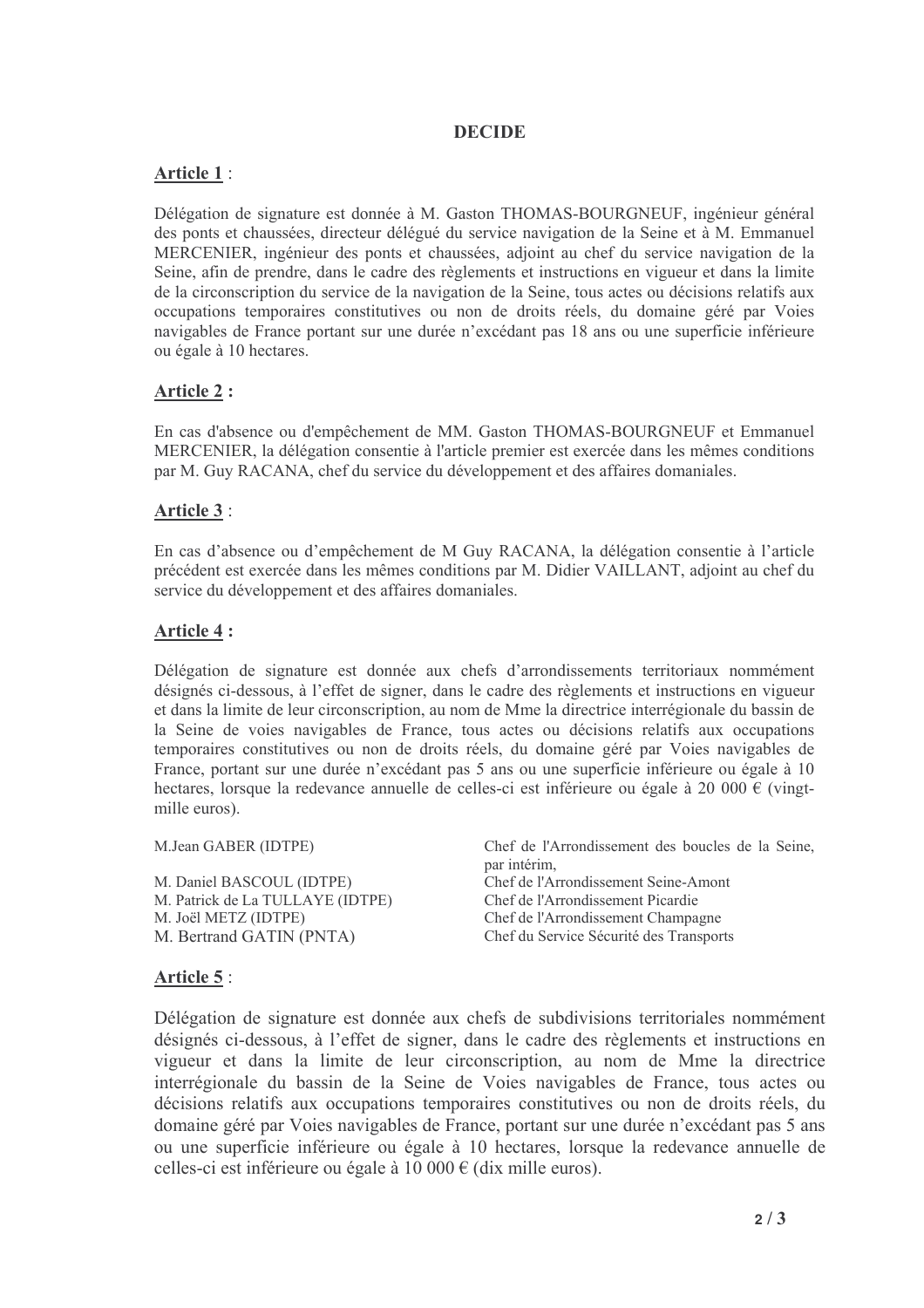#### ARRONDISSEMENT DES BOUCLES DE LA-SEINE

Mme Cécile PETIT Le BRUN (ITPE) Chef de la M. Cyril DEMEUSY (TSP) Chef de la Mme Valérie MARQUES (TSP) Chef de la M. Alain DELIMOGES (TSC) Chef de la

#### **ARRONDISSEMENT SEINE-AMONT**

M. Jacques SALHI (ITPE) M. Christian BAUDEWYNS (CDTPE) Chef de la M. Thierry FEROUX (ITPE) Chef de la M. Thierry FEROUX (ITPE) Chef de la M. Patrick ROGER (ITPE) Chef de la Mme Christelle GRATTON (ITPE) Chef de la

#### ARRONDISSEMENT PICARDIE

M. Eric SCHMITT (ITPE) Chef de la )+ +,/7- 89-M. Bernard CHANTRELLE (TSC) M. Christophe BLEYNIE (ITPE) Chef de la

#### **ARRONDISSEMENT CHAMPAGNE**

Mme Jeannine DELAUNOIS (TSC) Chef de la M. Dominique GUILLEN (ITPE) Chef de la Mme Virginie HONNONS (TSP) Chef de la M. Claude HERBIN (TSC) Chef de la

a Subdivision de Suresnes a Subdivision de Pontoise par intérim a Subdivision de Limay par intérim a Subdivision de Amfreville

a Subdivision de Joinville a subdivision de Meaux a Subdivision de Melun par intérim a Subdivision de Sens a Subdivision de Nogent-sur-Seine a Subdivision de Paris

a Subdivision de Compiègne a Subdivision de Soissons par intérim a Subdivision de Péronne a Subdivision de Saint-Quentin

a Subdivision de Reims a Subdivision de Châlons-en-Champagne a Subdivision de Château-Thierry a Subdivision de Rethel

#### Article 6 :

Cette délégation annule et remplace à compter de sa publication officielle la précédente, en date du 23 février 2006.

#### Article 7:

La secrétaire générale-affaires générales du service navigation de la Seine, est chargée de l'exécution de la présente décision, qui sera publiée au Bulletin Officiel de Voies navigables de France.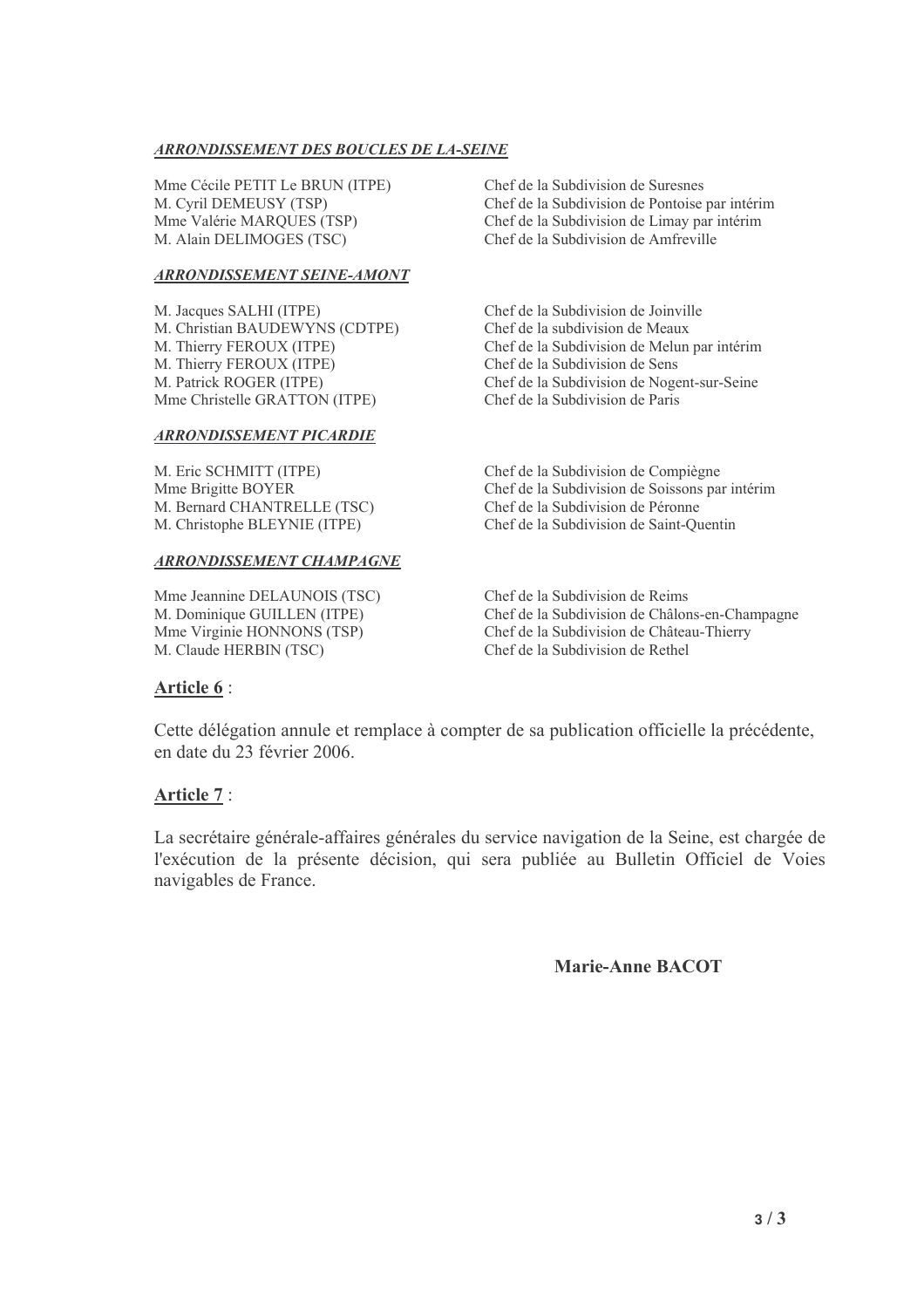Paris, le 30 mars 2006

# **DECISION PORTANT DELEGATION DE SIGNATURE**

# (Ordre général)

# La Directrice interrégionale du Bassin de la Seine de Voies Navigables de France. Chef du Service navigation de la Seine,

Vu le code du domaine public fluvial et de la navigation intérieure.

Vu la loi nº 91-1385 du 31 décembre 1991, modifié, portant dispositions diverses en matière de transports.

Vu le décret du 06 février 1932, modifié, portant règlement général de police des voies de navigation intérieure,

Vu le décret 60-1441 du 26 décembre 1960, modifié, portant statut de Voies navigables de France,

Vu le décret 91-797 du 20 août 1991, modifié, relatif aux recettes de Voies navigables de France.

Vu la loi nº 2001-43 du 16 janvier 2001, portant dispositions diverses en matière d'adaptation au droit communautaire dans le domaine des transports,

Vu la délibération du conseil d'administration de Voies navigables de France du 1<sup>er</sup> octobre 2003 portant autorisation de délégation de pouvoir du président au directeur général en matière d'ordre général.

Vu le décret du 21 juillet 2003 nommant Monsieur François BORDRY, Président du conseil d'administration de voies navigables de France,

Vu le décret du 7 février 2006 nommant Monsieur François GAUTHEY directeur général de Voies navigables de France,

Vu la décision du 8 février 2006 de Monsieur François BORDRY, Président de Voies navigables de France, portant délégation de signature à Monsieur François GAUTHEY, directeur général de Voies navigables de France.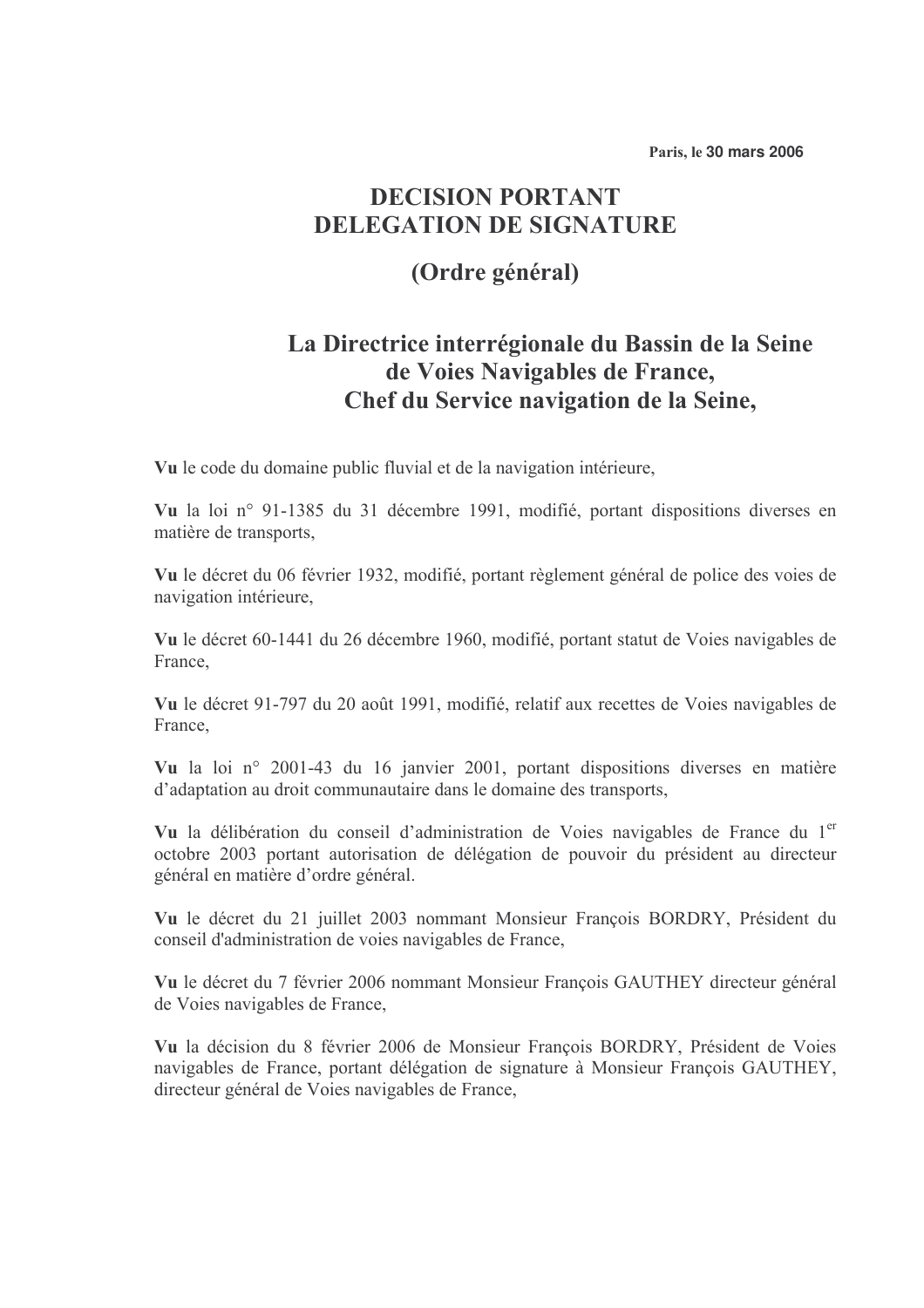Vu la décision du 8 février 2006 de François GAUTHEY, directeur général de Voies navigables de France, portant délégation de signature à Madame Marie-Anne BACOT, chef du service navigation de la Seine,

Vu l'arrêté ministériel en date du 17 juin 2003, nommant Madame Marie-Anne BACOT, Administrateur civil hors classe, chef du service navigation de la Seine,

Sur proposition de la secrétaire générale-affaires générales du service navigation de la Seine.

# **DECIDE**

### **Article 1:**

En mon absence ou empêchement, délégation de signature est donnée à messieurs :

- Monsieur Gaston THOMAS-BOURGNEUF, ingénieur général des Ponts et Chaussées, directeur délégué du service navigation de la Seine,
- Monsieur Emmanuel MERCENIER, ingénieur des Ponts et Chaussées, adjoint  $\omega_{\rm{eff}}$ au chef du service navigation de la Seine,

à l'effet de signer, tous les actes ou documents administratifs concernant :

1 Les actes suivants ainsi limités ·

a) transactions prévues par l'article 44 du code du domaine public fluvial et de la navigation intérieure lors d'infraction à :

- l'interdiction de circuler sur les digues et chemins de halage (article 62 du décret du 6 février 1932 susvisé),

- l'interdiction de stationner et circuler sur les écluses, barrages et ponts-mobiles (article 59 - 3° du décret du 6 février 1932 précité).

- l'interdiction de laisser stationner des véhicules routiers sans autorisation sur le domaine public fluvial et dans les ports (article 29 du code du domaine public fluvial et de la navigation intérieure) :

b) transactions sur la poursuite des infractions relatives à l'acquittement des péages prévues par la loi n°91-1385 du 31 décembre 1991 susvisée ;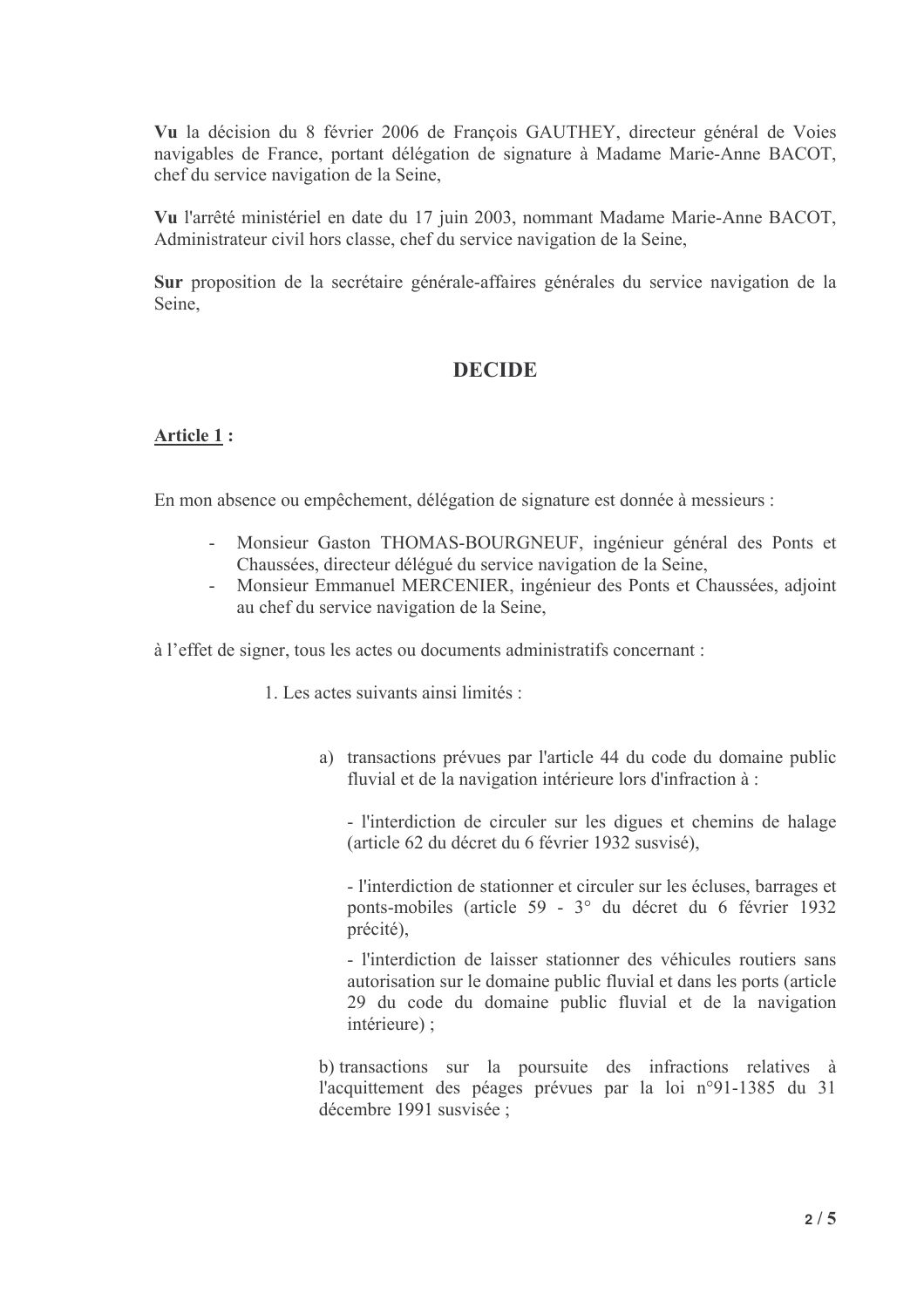c) transactions concernant tout litige lorsque la somme en jeu est inférieure à 16 000  $\epsilon$  à l'exception des transactions relatives au recouvrement des recettes de l'établissement ;

d) conventions d'indemnisation lorsque la somme en jeu est inférieure à 16 000  $\epsilon$ ;

e) baux et contrats de location d'immeuble ou de biens mobiliers pour un loyer annuel inférieur à 16 000  $\epsilon$ ;

f) contrats et conventions relatifs aux ventes, acquisitions, échanges de biens immobiliers d'une valeur inférieure à 31 000 €, et de biens mobiliers dans la limite de 46 000  $\epsilon$ ;

g) passation de toutes commandes, conventions relatives aux études, fournitures et services dans la limite de 90 000 € HT :

h) certifications de copies conformes;

i) décision d'agir en justice et représentation devant toute juridiction en première instance :

> - en tant que demandeur lorsque la demande, sauf procédures d'urgence, n'excède pas la somme de 153 000 € y compris dépôt de plainte et constitution de partie civile ;

> - en tant que défendeur lorsque le montant en jeu, sauf procédures d'urgence, n'excède pas 305 000  $\epsilon$ ;

- désistement :

- pour la section de fonctionnement, possibilité d'effectuer  $\ddot{1}$ des virements de crédits entre les comptes dans la limite des crédits délégués ;

> - pour la section d'investissement, possibilité d'effectuer des virements de crédits entre les comptes dans la limite des crédits délégués ;

k) aides aux embranchements fluviaux d'un montant global et forfaitaire n'excédant pas 350 000  $\epsilon$  à condition que la convention soit conforme à la convention type d'aides aux embranchements fluviaux:

- passation des concessions et conventions d'affermage  $\left| \right\rangle$ portant sur toute installation portuaire de plaisance y compris d'équipements légers dont le cahier des charges ne comporte pas de modification substantielle au cahier des charges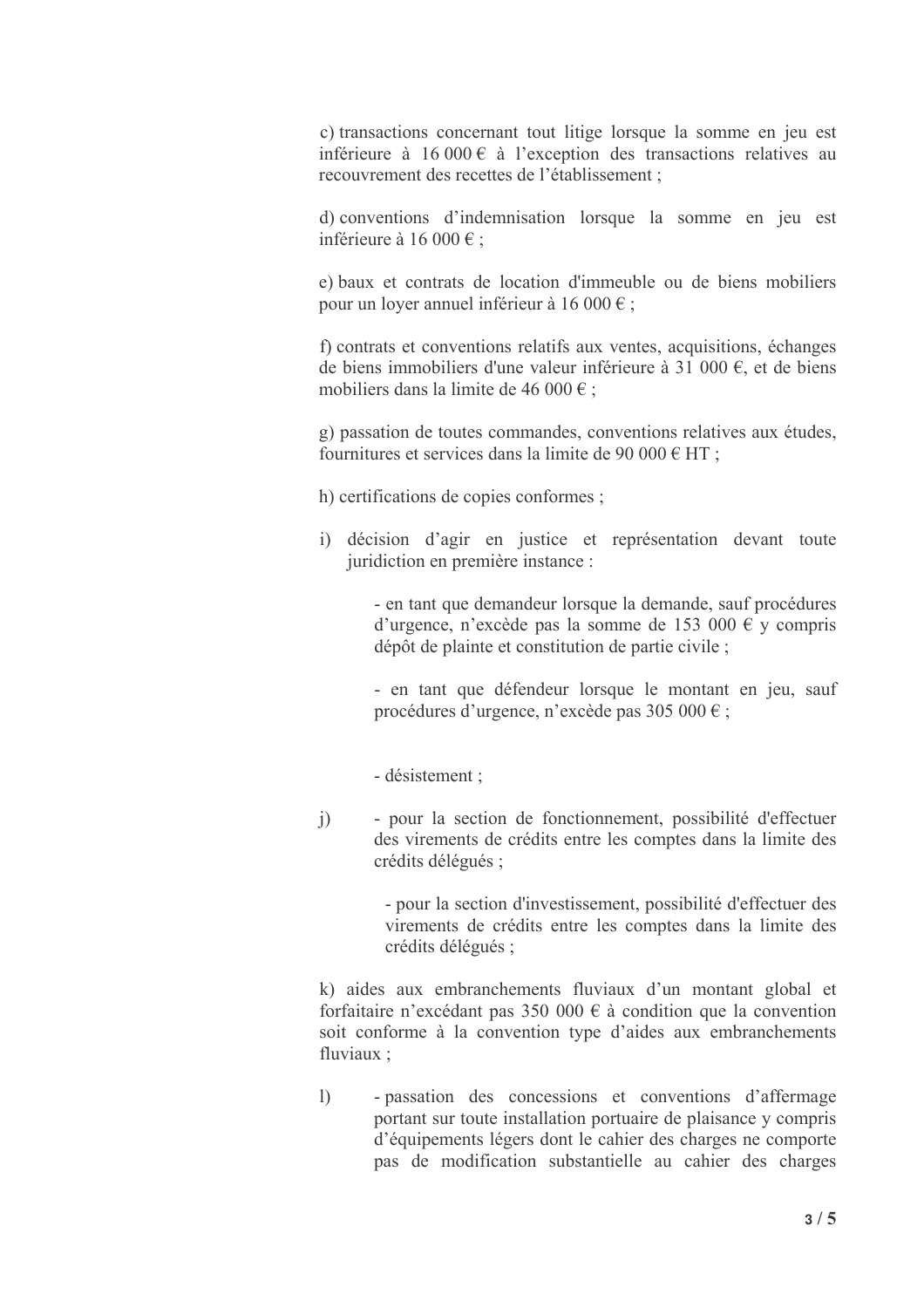contenu dans l'instruction sur les concessions portuaires du  $08/01/1999$ .

- passation de tous actes s'y rapportant à l'exception de la décision de prise en considération ;

- passation de tout acte relatif au contrôle de l'exploitation des ports fluviaux avant fait l'obiet d'une délégation de service public, quelle que soit l'autorité ayant signé le cahier des charges;

m) acceptation de participations financières n'excédant pas la somme de 61 000 € ;

n) octroi, à des personnes autres que les associations, de participations financières n'excédant pas la somme de 23 000 € par opération de travaux, d'études générales ou de développement de la voie d'eau :

o) octroi de subventions aux associations n'excédant pas la somme de 3 000  $\epsilon$  par an et par association ;

p) décisions d'aide aux adaptations techniques de la cale et à la modernisation des entreprises du transport fluvial;

2. Tous autres actes en matière d'exploitation, d'entretien et d'amélioration du domaine géré par V.N.F. y compris le contreseing des superpositions de gestion:

3. Les états établis en cas de défaut de déclaration de flotte ou de déclaration inexacte prévues par l'article 6 du décret n°91-797 du 20 août 1991 modifié :

4. Tous actes d'exécution en dépenses et en recettes des décisions ou conventions signées par les autorités compétentes du siège de l'établissement prévoyant expressément une exécution par le service mis à disposition de Voies navigables de France.

#### **Article 2:**

- En mon absence ou empêchement ainsi que celles de Messieurs Gaston THOMAS-BOURGNEUF et Emmanuel MERCENIER, la délégation consentie à l'article 1 sera exercée par Mme Marie-Lucie DEQUIER, ingénieur divisionnaire des travaux publics de l'État, secrétaire générale-affaires générales.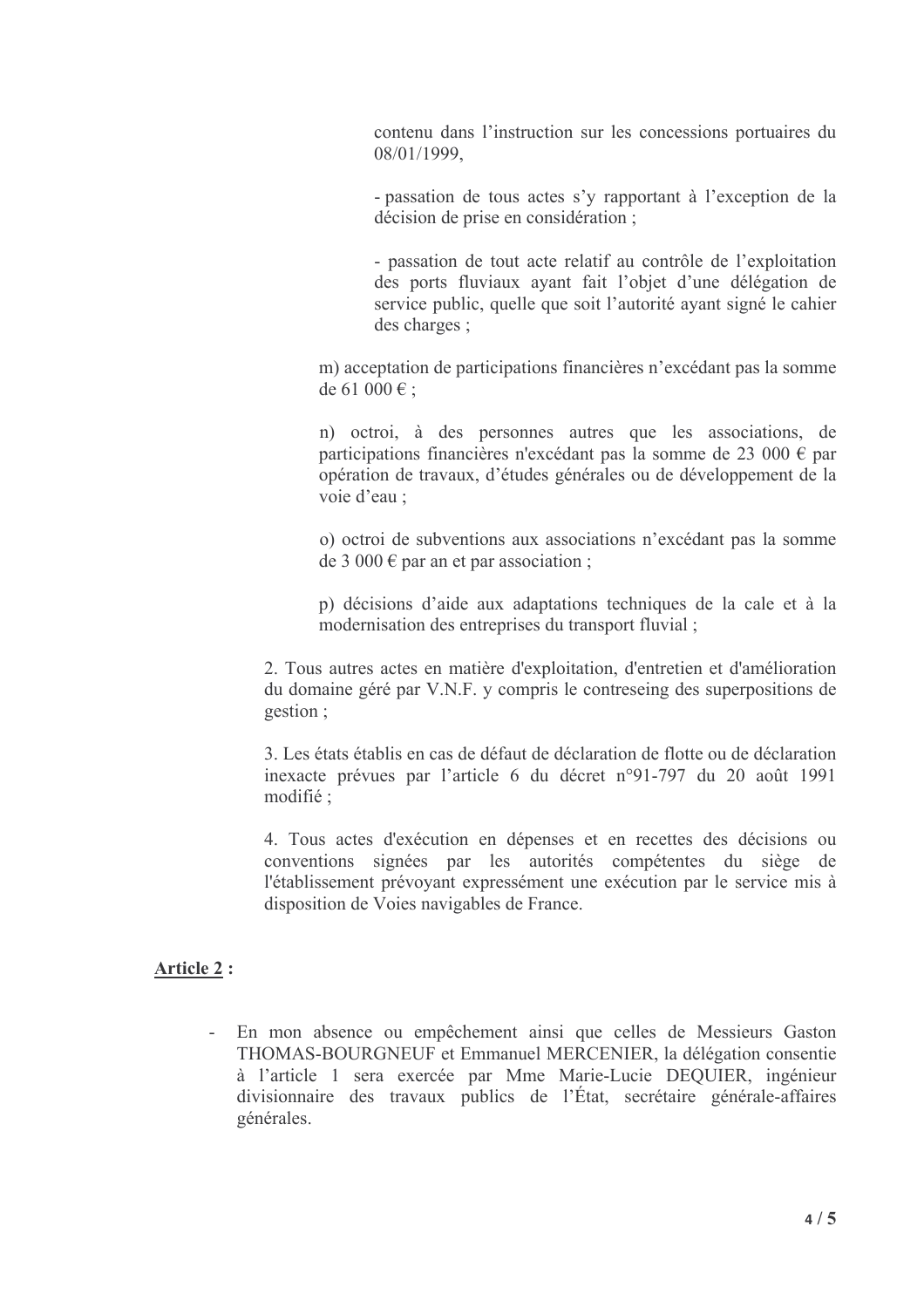# Article 3:

Cette délégation annule et remplace à compter de sa publication officielle la précédente, en date du 23 février 2006.

# Article 4:

La secrétaire générale-affaires générales du service navigation de la Seine, est chargée de l'exécution de la présente décision, qui sera publiée au Bulletin Officiel de Voies navigables de France.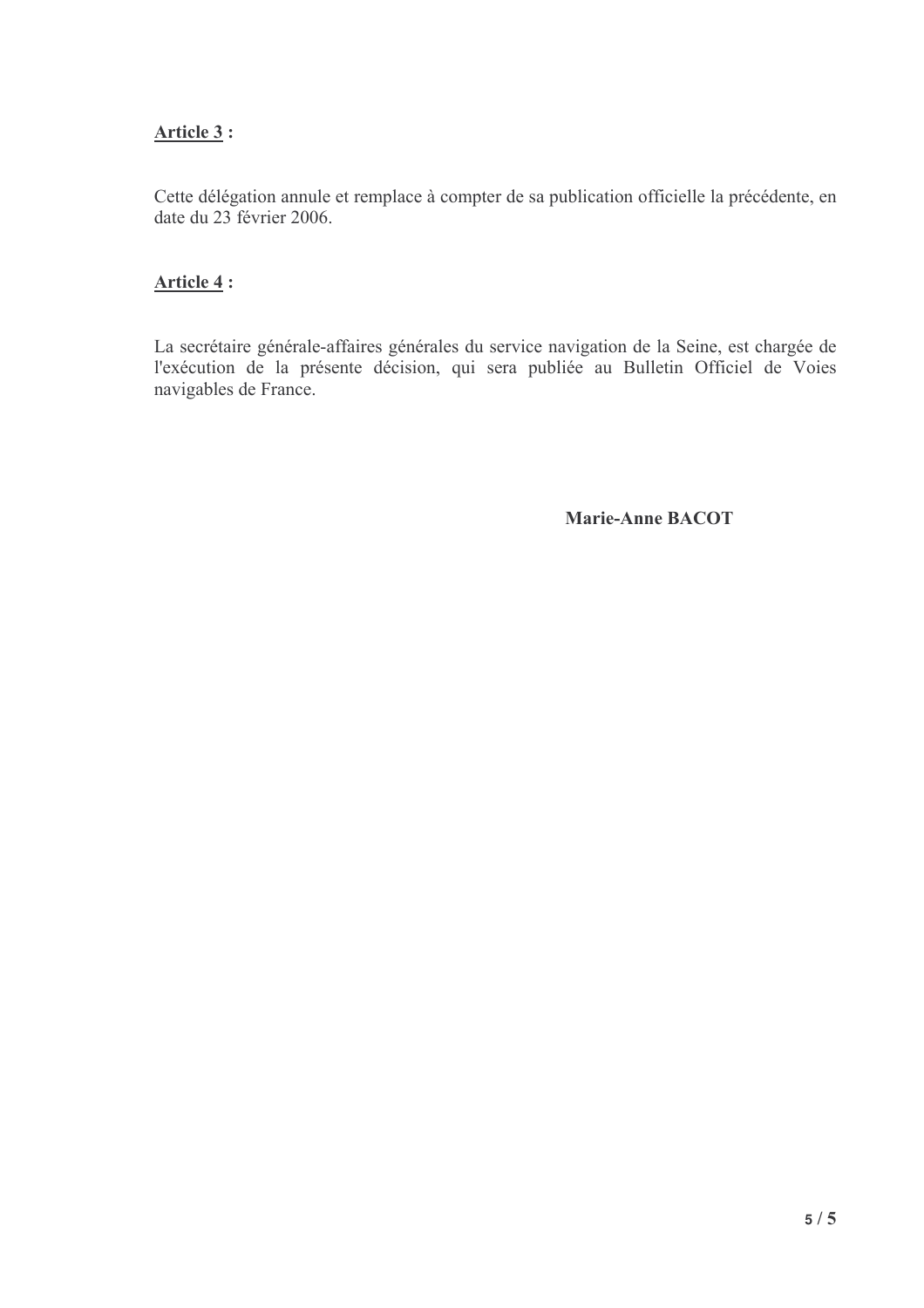# **DECISION PORTANT SUBDELEGATION DE SIGNATURE**

# (Ordonnateur Secondaire délégué)

# La Directrice interrégionale du bassin de la Seine de voies navigables de France, Chef du Service navigation de la Seine,

Vu l'article 124 de la loi de finances n° 90-1168 du 29 décembre 1990, modifiée, pour l'année 1991.

Vu le décret n° 60-1441 du 26 décembre 1960 modifié portant statut de Voies navigables de France, notamment les articles 16 et 27-1,

Vu le décret n° 92-957 du 8 septembre 1992 complétant les dispositions de l'article 27-1 du décret n° 60-1441 du 26 décembre 1960 modifié et complété par le décret n° 91-696 du 18 juillet 1991 portant statut de Voies navigables de France,

Vu la délibération du conseil d'administration de Voies navigables de France du 1<sup>er</sup> octobre 2003 portant autorisation de délégation de pouvoir du président au directeur général en matière d'ordonnancement secondaire.

Vu le décret du 21 juillet 2003 nommant Monsieur Francois BORDRY, Président du conseil d'administration de Voies navigables de France,

Vu la décision du 1<sup>er</sup> octobre 2003 de Monsieur François BORDRY, Président de Voies navigables de France, portant désignation d'ordonnateurs secondaires,

Vu l'arrêté ministériel en date du 17 juin 2003, nommant Madame Marie-Anne BACOT, administratrice civile hors classe, chef du service de la navigation de la Seine.

Sur proposition de la secrétaire générale-affaires générales du service navigation de la Seine.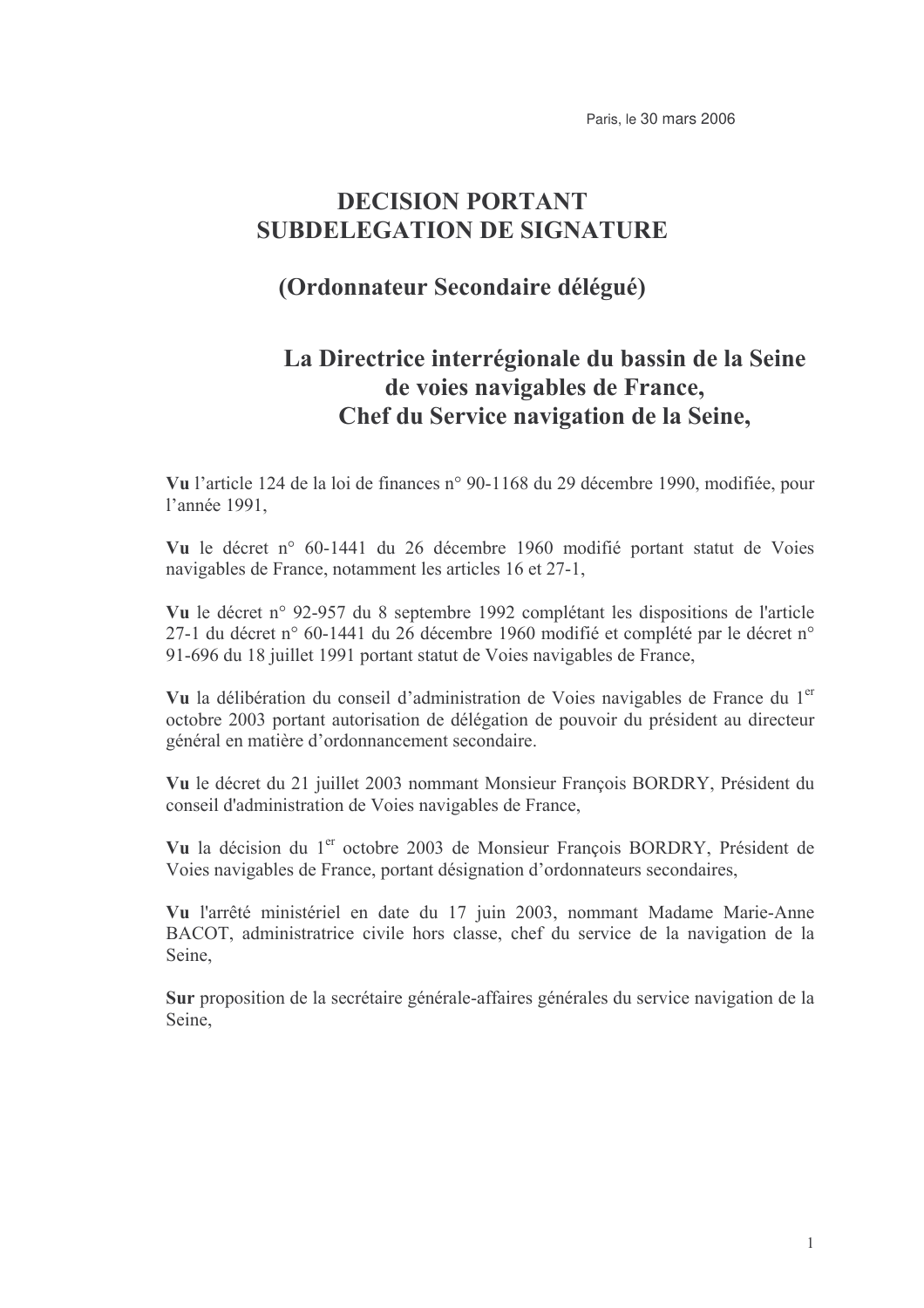# **DECIDE**

# Article 1er:

Subdélégation de signature est donnée à :

- Monsieur Gaston THOMAS-BOURGNEUF, ingénieur général des Ponts et Chaussées, directeur délégué du service navigation de la Seine,
- Monsieur Emmanuel MERCENIER, ingénieur des Ponts et Chaussées, adjoint au chef du service navigation de la Seine.

à l'effet de signer toutes pièces relatives à l'exercice de la compétence d'ordonnateur secondaire délégué.

# Article 2:

En cas d'absence ou d'empêchement de MM. Gaston THOMAS-BOURGNEUF et Emmanuel MERCENIER, la subdélégation consentie à l'article 1 est exercée dans les mêmes conditions par :

Mme Marie-Lucie DEQUIER, ingénieur divisionnaire des travaux publics de l'État, secrétaire générale-affaires générales.

# **Article 3:**

Subdélégation de signature est donnée à :

- M Guy RACANA, chef du service du développement et des affaires domaniales,

à l'effet de signer les pièces relatives aux dépenses en matière d'aides aux transports.

### Article 4:

En cas d'absence ou d'empêchement de M. Guy RACANA, la subdélégation de signature consentie à l'article 3 est exercée dans les mêmes conditions par :

- M. Didier VAILLANT, adjoint au chef du service du développement et des affaires domaniales

### Article 5:

Subdélégation de signature est donnée à :

- M Guy RACANA, chef du service du développement et des affaires domaniales,

à l'effet de signer les pièces de liquidation de recettes de toutes natures, y compris les pièces d'ordonnancement de recettes concernant les redevances et les indemnités dues au titre des installations flottantes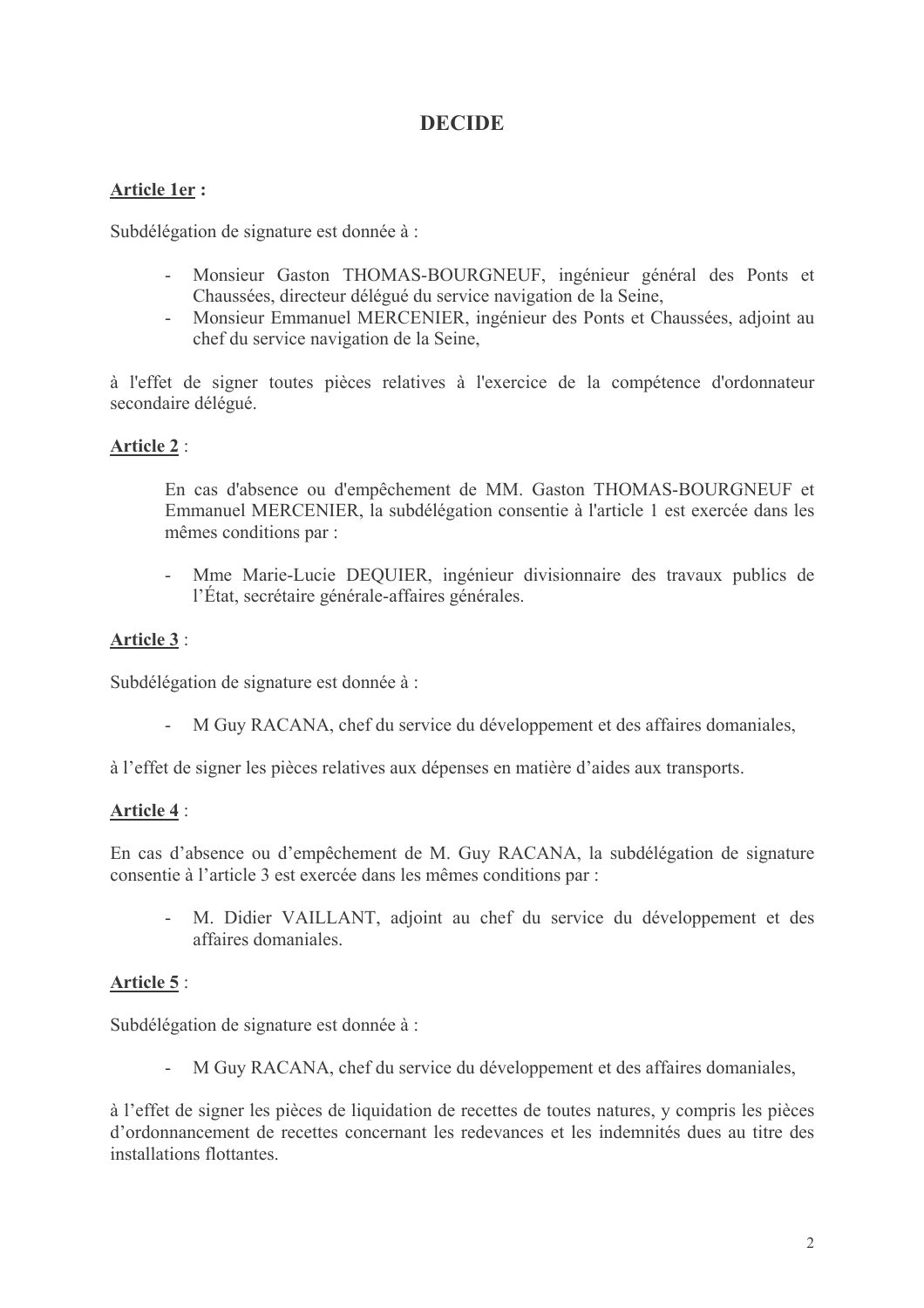# Article 6:

En cas d'absence ou d'empêchement de M Guy RACANA, la subdélégation consentie à l'article 5 est exercée dans les mêmes conditions :

- par M. Didier VAILLANT, adjoint au chef du service du développement et des affaires domaniales
- par M.Lucien GUENNELON, chef de l'agence de développement de Reims par intérim

# Article 7:

Subdélégation de signature est donnée aux responsables d'unités désignés dans le tableau ciannexé, à l'effet de signer dans le cadre de leurs attributions et compétences :

- les engagements juridiques matérialisés par des bons ou lettres de commande:
- les pièces de liquidation de dépenses et de recettes de toute nature ;
- les pièces comptables et documents relatifs à l'ordonnancement des dépenses.

# **Article 8:**

Subdélégation de signature est donnée aux chefs d'agences désignés ci-après, à l'effet de signer dans le cadre de leurs attributions et compétences :

les pièces de liquidation de recettes de toutes natures.

| M. Michel LEFEVRE | $\Rightarrow$ Chef d'agence de Saint-Mammès  |
|-------------------|----------------------------------------------|
| M. Bernard LEGER  | $\Rightarrow$ Chef d'agence de Saint-Quentin |

# Article 9:

Les sub-délégataires désignés à l'article 7 peuvent autoriser, sous leur contrôle et leur responsabilité, certains de leurs collaborateurs à tenir un carnet de bons de commandes. Une copie de leur décision d'autorisation devra être adressée à leur chef d'arrondissement ou de service.

### Article 10:

Subdélégation de signature est donnée à :

M. Philippe BEINAT, TSCTPE, chef du Centre Régional de Collecte et d'Édition (CRCE)

à l'effet de signer, dans le cadre de ses attributions :

- les propositions d'engagements comptables,
- les pièces de liquidation des recettes et des dépenses de toute nature,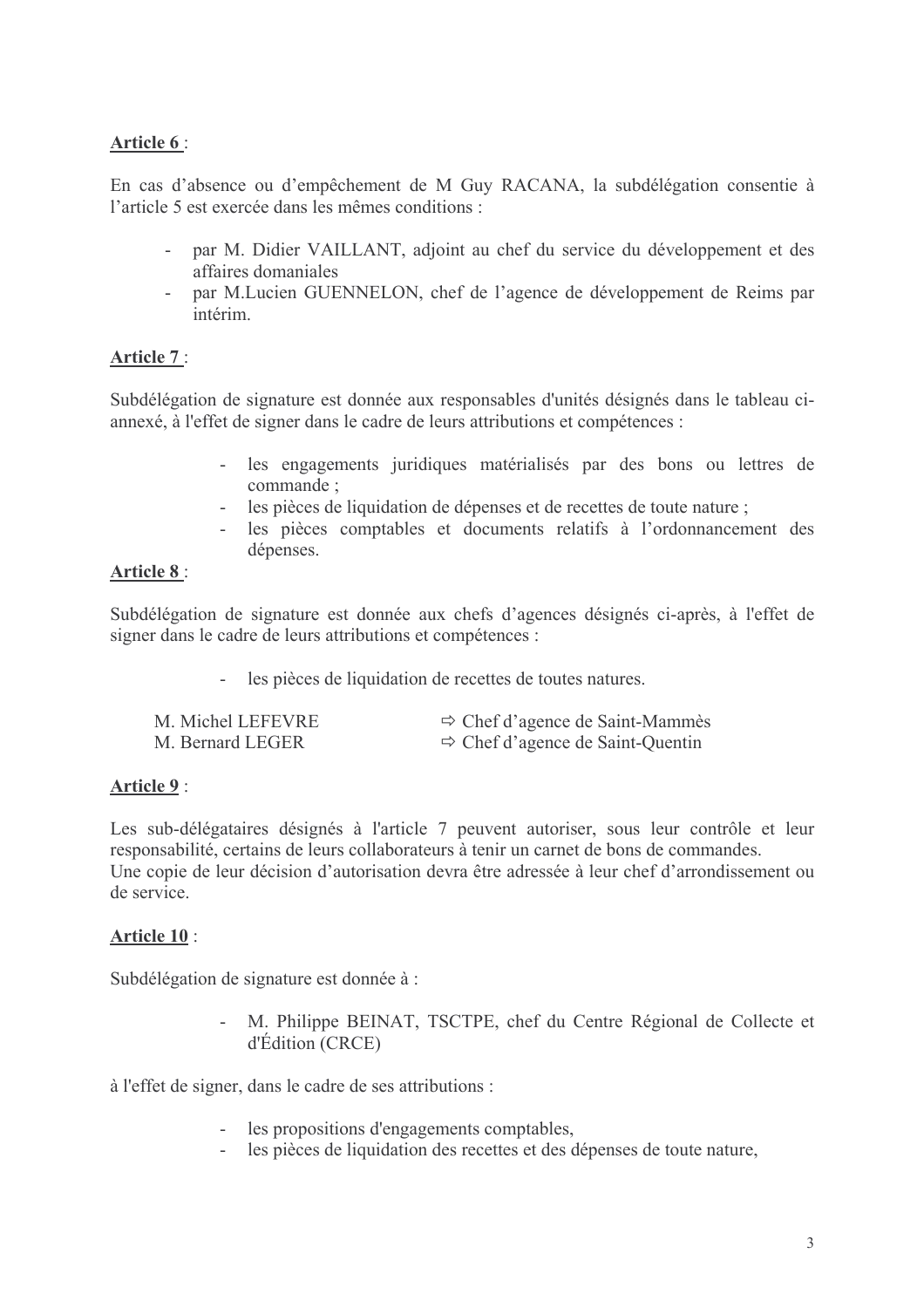les pièces comptables et documents relatifs à l'ordonnancement des recettes  $\omega_{\rm{eff}}$ et des dépenses.

# **Article 11:**

En cas d'absence ou d'empêchement de M. Philippe BEINAT, la subdélégation prévue à l'article dix est dévolue dans les mêmes conditions  $\hat{a}$ :

- M. Jean-Luc SUBERCHICOT, adjoint au chef du CRCE.

# Article 12:

Cette délégation annule et remplace à compter de sa publication officielle la précédente, en date du 23 février 2006.

# Article 13:

La secrétaire générale-affaires générales du service navigation de la Seine, est chargée de l'exécution de la présente décision, qui sera publiée au Bulletin Officiel de Voies navigables de France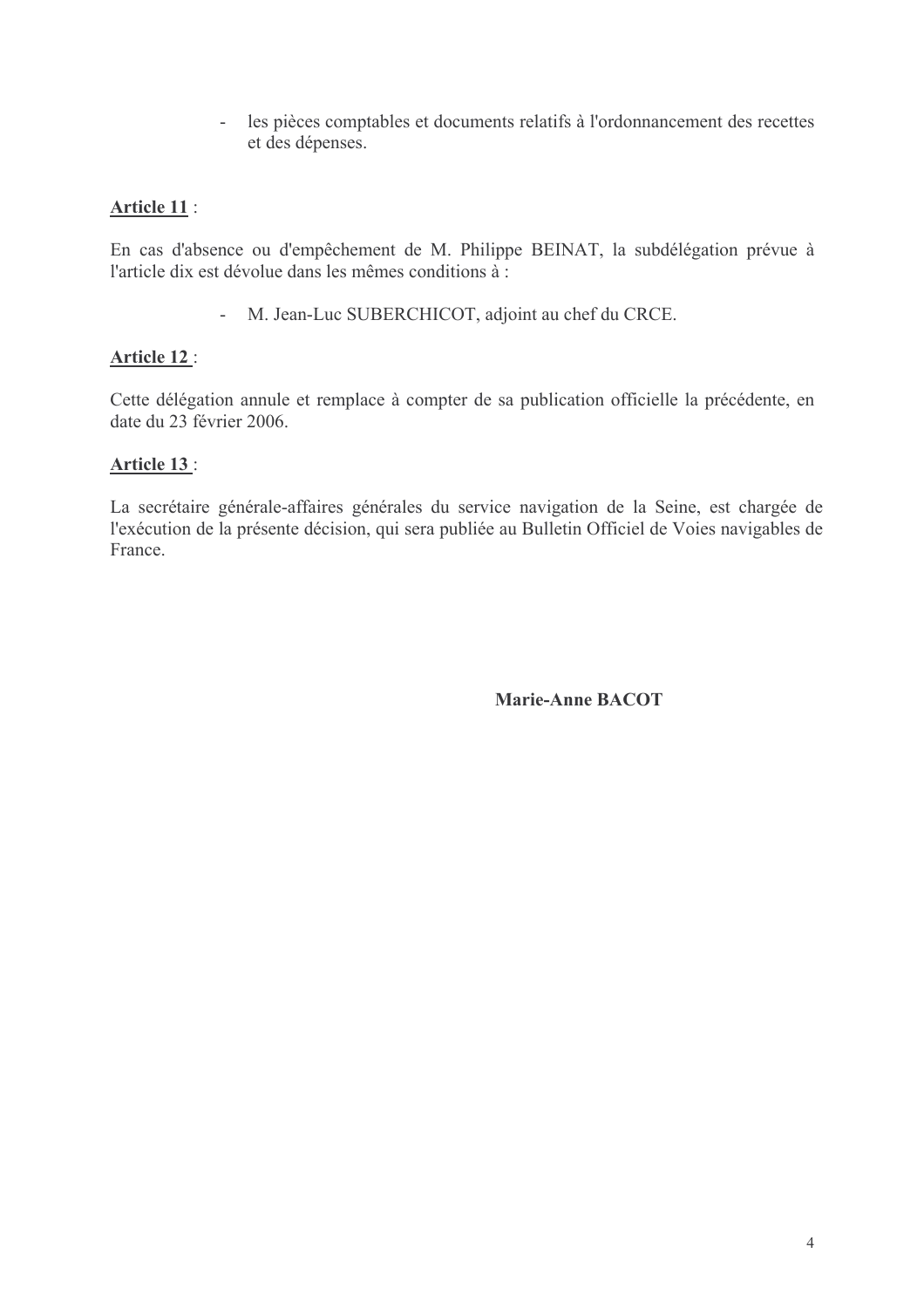# **ANNEXE**

### De la délégation de signature d'ordonnateurs secondaires VNF accordée à l'article 7 par Mme la directrice interrégionale aux responsables d'unités

# **Secrétariat Général - Ressources Humaines:**

| Mlle Cécile BASSERY  | Chef du bureau du personnel et des salaires |
|----------------------|---------------------------------------------|
| M. Philippe SAUGRAIN | Chef du bureau formation et concours        |

# Secrétariat Général-Affaires Générales :

M. Philippe BEINAT M. Christophe BARRIERE

M Jean-Paul BONETTO

M Jean-Pierre RENALDO

# Service gestion de la voie d'eau :

| M. Michel FRANCES      | Chef de service                            |
|------------------------|--------------------------------------------|
| Mme Dominique GUICHARD | Chef de la subdivision politique technique |
| M. Gérard LEITZ        | Chef de la subdivision gestion du trafic   |
| M. Daniel MAGARIAN     | Chef de la subdivision bathymétrie et      |
|                        | signalisation                              |

### Service technique de la voie d'eau :

Mme Marie JAUFFRET M. Bruno COULHON M. Eric SIMON Mme Stéphanie CUBIER

M. Vincent GOHIN

M. Grégoire ISIDORE

M Lionel FRANSCESCHINI

M. Frédéric ARNOLD

M. Thierry GIRARD

Chef de service Adjoint à la chef de service Chef du bureau administratif Chef du pôle direction d'investissement, études et méthodes Chef de la subdivision études et grands travaux 1 Chef de la subdivision études et grands travaux 2 Chef de la subdivision études et grands  $travaux<sub>3</sub>$ Chef de la subdivision études et grands travaux 4 Chef de la cellule ouvrages d'art particuliers

Chef du bureau de la comptabilité centrale

Chef du bureau des moyens généraux et

applications informatiques

Chef du parc automobile

maisons de service

Chef du bureau des techniques réseaux et des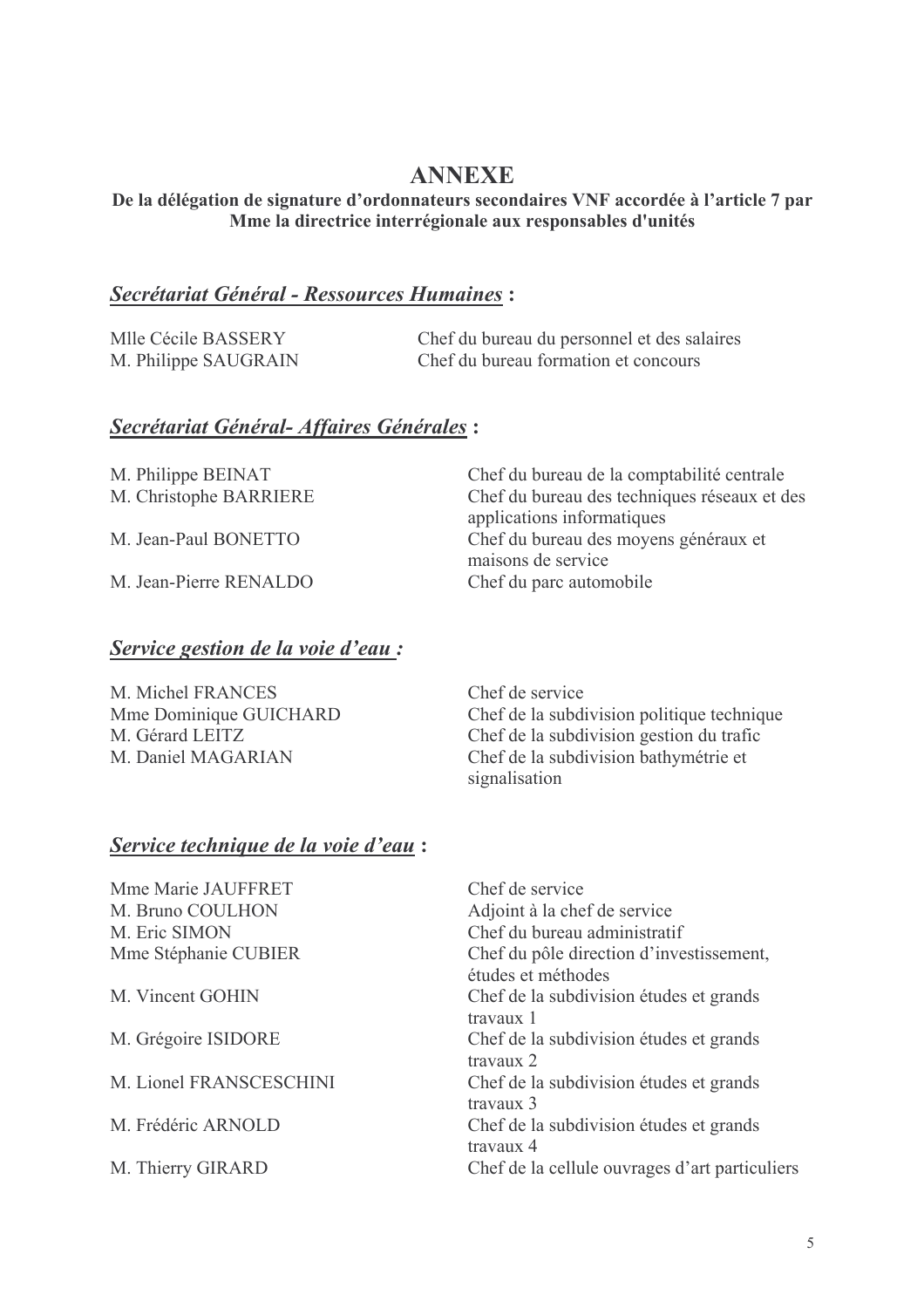# <u>Service eau et, environnement :</u>

Mlle Stéphanie BLANC Chef M. Daniel HERVE Chef

f de service f de la subdivision qualité et police des eaux

# <u>Service sécurité des transports</u> :

M. Bertrand GATIN Chef

f de service

### <u>Service du développement et des affaires domaniales</u>:

| M. Guy RACANA      | Chef de service            |
|--------------------|----------------------------|
| M. Didier VAILLANT | Adjoint au chef de service |

### <u> Arrondissement des Boucles de la Seine</u> :

M. Jean GABER Chef M Jean GABER M. Jean-François CRIBIER Chef M. Jean-François CRIBIER Chef Mme Cécile PETIT LE BRUN Chef M. Daniel GESTIN M. Cyril DEMEUSY M. Cyril DEMEUSY Mme Sylvie COQUELIN Adjointe Mme Valérie MARQUES Chef Mme Valérie MARQUES Adjointe M Alain DELIMOGES M Max PICARD M Gérard GIL

f d'arrondissement par intérim an GABER Adjoint au chef d'arrondissement f du bureau administratif par intérim f de la subdivision. études et entretien f de la subdivision de Suresnes 1 GESTIN Adjoint à la chef de la subdivision de Suresnes f de la subdivision de Pontoise par intérim la subdivision de Pontoise de la subdivision de Pontoise f de la subdivision de Limay par intérim subdivision de Limay f de la subdivision d'Amfreville la subdivision d'Amfreville f de la subdivision de gestion technique des infrastructures par intérim

### <u> Arrondissement Seine-Amont</u> :

M. Daniel BASCOUL Chef Mme Lucette LASSERRE Adjointe M. Teddy GAIL Res

M. Daniel TOURNETTE M Marc BERTHE M. François BOURIOT M. Jacques SALHI Chef M. Olivier MONFORT Adjoint de

f d'arrondissement au chef d'arrondissement sponsable de la cellule des marchés et de la programmation Chef du bureau d'études et travaux Adjoint du bureau d'études et travaux f de la subdivision technique f de la subdivision de Joinville la subdivision de Joinville